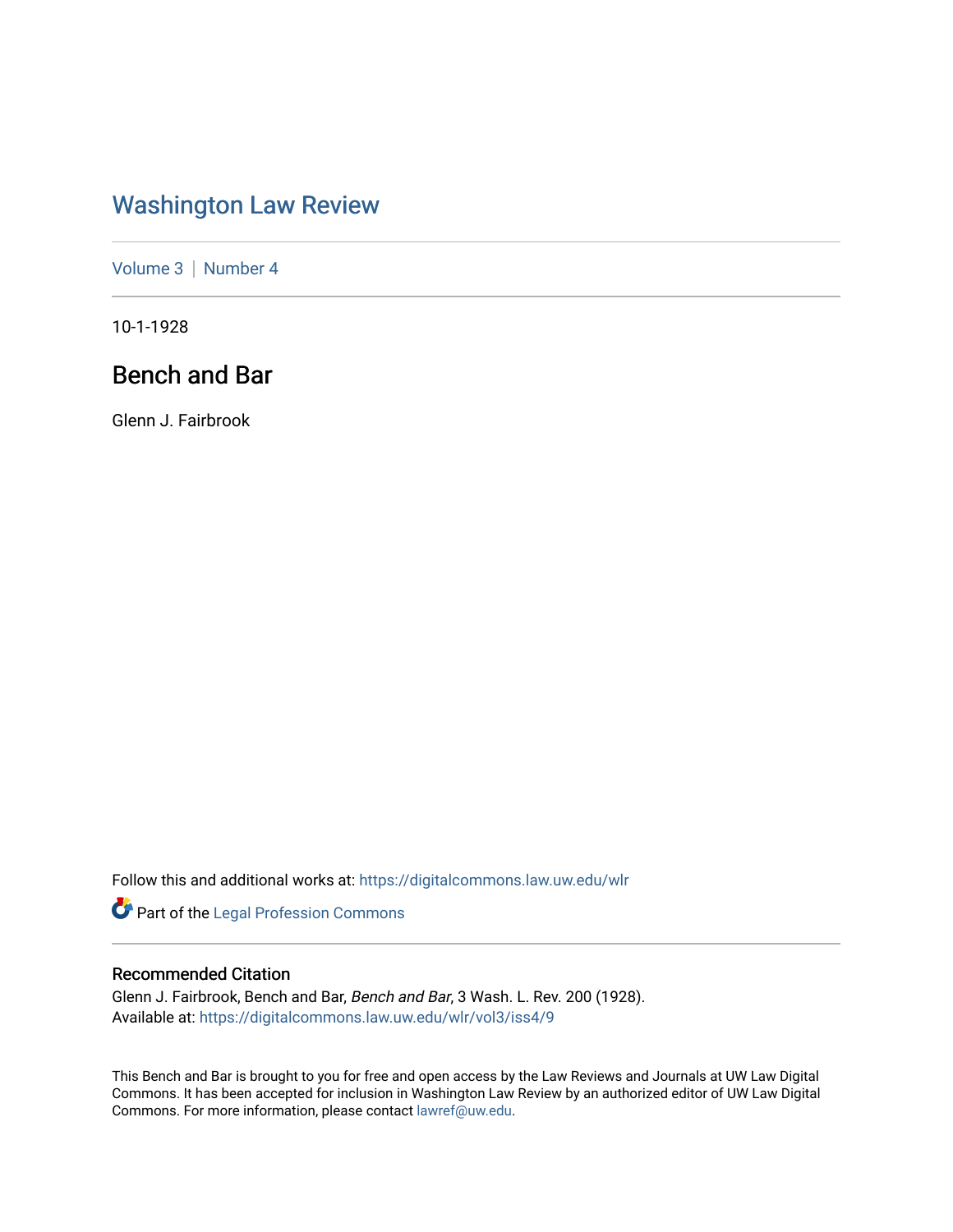## **BENCH AND** BAR

A department devoted to the activities of the members of the Bench and Bar, and other allied groups. Communications are requested from officers and committee members of all agencies engaged in, or connected with, the administration of justice. Local bar associations are invited to report their activities through this department. Please address all communications intended for this department to R. H. NOTTELMAN, ASSOOIATE EDITOR, WASHINGTON LAw REVIEW, UNIVERSITY OF WASHINGTON, **SEATTLE, WASHINGTON.**

#### POSTLUDE TO

#### THE AMERICAN BAR ASSOCIATION CONVENTION IN SEATTLE, JULY 25-27, 1928.

In the American Bar Association Journal for August, 1928, is the following statement: "And now we come to Seattle and the Seattle and Washington Bar with a full sense of the impossibility of expressing the debt of the Association to them for their co-operation and hospitality" In one of the many letters received by the committee after the conclusion of the meeting in Seattle is the following statement of the Bar of the State and the City- "I have never in all my experience met with a body of men who were so unselfish and painstaking, in order that every moment of our visit to your city would be one of pleasure." In the minds of the executive committee the expression contained in the letter received made it possible for the writer of the article in the American Bar Association Journal to speak as he did.

Now that the meeting is over and we have a chance to look back in retrospect, the thing which impresses me most was the unselfishness and loyalty of the members of the Bar of the State and the City. I have in mind numbers of men prominent at the Bar who had not happened to have been selected for any duties in which they would be prominently noticed who performed menial tasks without thought of their own inconvenience, and without any thought that their work would ever be known, in order that the meeting might be a success.

It was indeed fortunate that this city should have entertained the American Bar Association on the occasion of its semi-centennial meeting, for the meeting was undoubtedly one of the most outstanding ever held by the Association. The novelty of the program, the large attendance and the opportunities of this city for entertainment, all combined to make the meeting a success. While the executive committee received most of the credit for the meeting, the executive committee was but representative of the entire Bar of the State. Without the generous donation of funds on the part of the members of the Bar and their loyal cooperation, the program could never have been effectively put on. In the rush of a meeting of this character there were undoubtedly many local attorneys who may have felt slighted because they were not given the opportunity to do the things they would like to have done, or because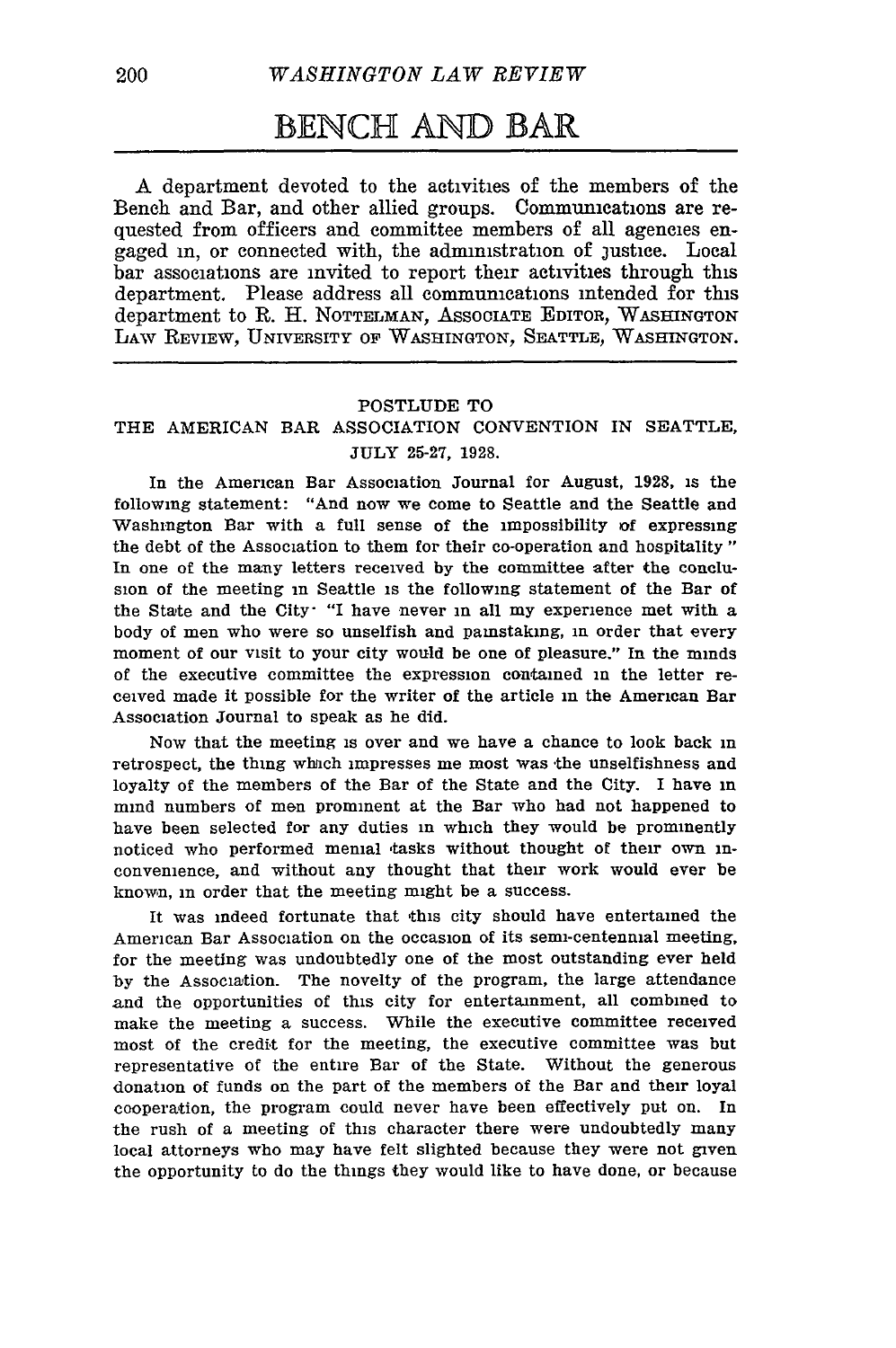they were m some way overlooked. **If** there were any such we want them to accept the apologies of the committee. We did our best, but realize that of course in many places we failed.

The special thanks of those attending the meeting should be extended to the members of the local Bar who so generously opened their homes for private entertainment of the visitors. Hundreds of letters of appreciation have been received **by** the executive committee, and of all the things which were done for the visitors the private entertainment seems to have been the most appreciated.

In handling the convention your committee used every effort to make the best use possible of the available funds without wasting. The committee tried to stint nothing, but on the other hand economized wherever possible. The total subscriptions received were **\$22,285.33,** and it may be said as a tribute to the members of the Bar that out of the total amount subscribed less than **\$100.00** was unpaid. **Of this** amount the committee has spent **\$16,477.56** and has made a twenty-five per cent refund to the subscribers. A number of delayed bills and incidental expenses will absorb most of the balance of \$236.44. **Any** amount remaining after everything is closed up will be paid to the Washington 'State Bar Association.

Those who attended the meeting need not be told of the educational value of the addresses and the business sessions, nor of the wonderful success of the pageant drama, Magna Carta, nor need they be reminded of the many happy acquaintances made during the meeting, but to those who were unfortunate enough not to be at the meeting we can only express our regret for their loss and to urge that they make every effort to attend the next annual meeting of the Association to be held in Memphis, Tennessee, next year.

The Bar of the State and City have taken a commanding place in the affairs of the American Bar Association. The good work begun this year should not be neglected. The meeting this year is of no value to us unless it has taught us the importance of taking a prominent part in our national professional organization. Every member of the Bar should be a member of the American Bar Association, and every one should attend whenever possible the meeting of the Association. The meeting this year should strengthen our local and state associations, and should be the means of increasing the power of the Association to take an active part in all public affairs affecting the legal profession.

> **GLENN J.** FAIRBROOK, Chairman of Executive Committee.

#### WASHINGTON **STATE** BAR ASSOCIATION

#### Officers and Committee Appointments for 1928-1929

The Board of the Directors of the Washington State Bar Association announces the election of the following officers for the year 1928-1929:

|       |       | Presīdeni<br>______ |
|-------|-------|---------------------|
| B. H. | Kizer |                     |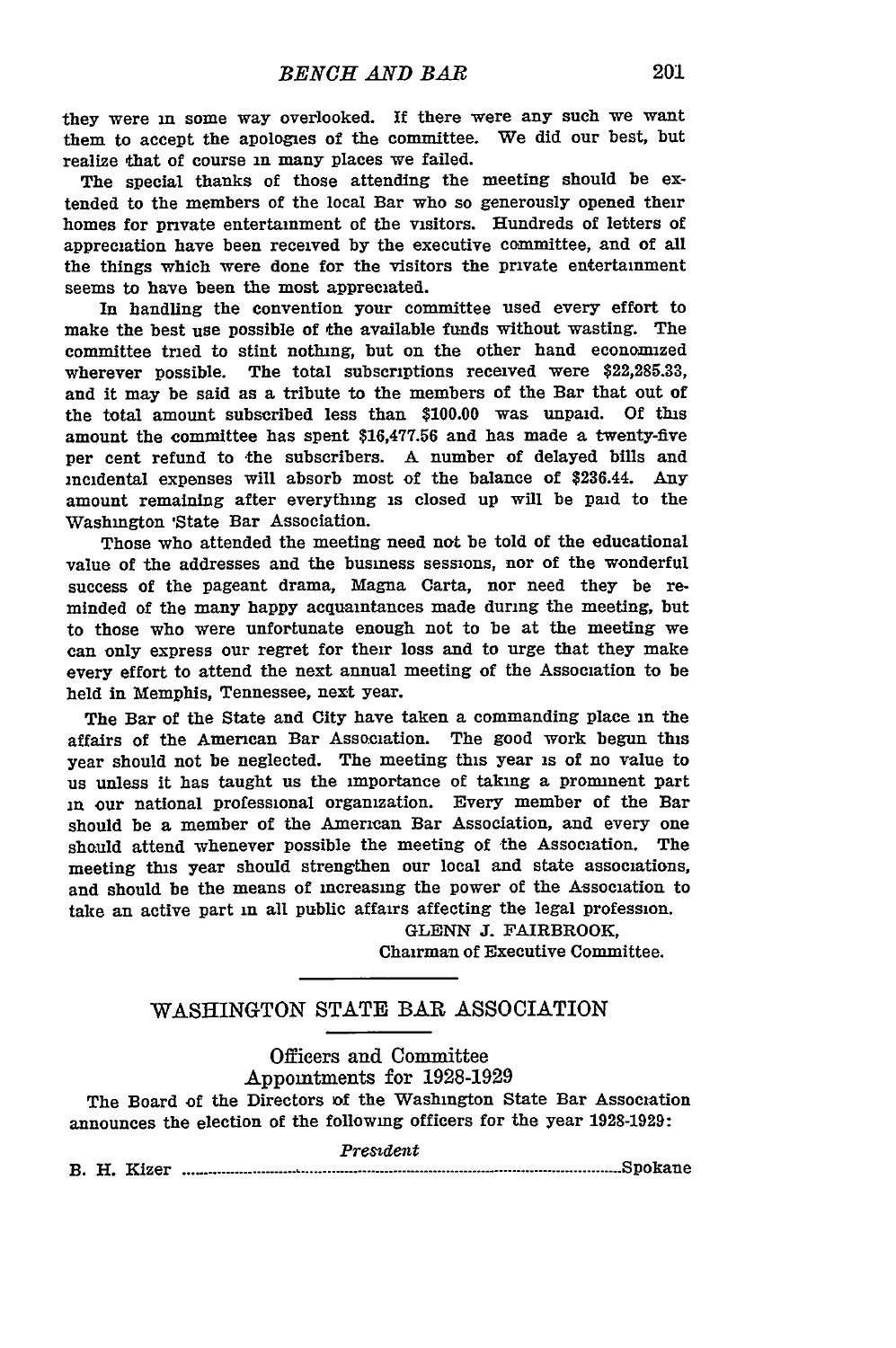### Secretary Vice-President of American Bar Association for Washington and Chairman, Ex-Officio, of Local Council Local Council of American Bar Association University of Washington Law Alumni Association President Kizer has announced the following committee appointments for the ensuing year. **Bu-Laws**  $\mathbf{r}$  ,  $\mathbf{r}$  ,  $\mathbf{r}$  ,  $\mathbf{r}$

#### Vice-Presidents

#### Federal Legislation

| Patent, Trade-Mark and Copyright Law                                                                                                                                        |  |
|-----------------------------------------------------------------------------------------------------------------------------------------------------------------------------|--|
| $\alpha$ $\pi r$ <sub>mob</sub> $\alpha$ $\beta$ $\beta$<br>the contract of the contract of the contract of the contract of the contract of the contract of the contract of |  |

#### 

#### Legislative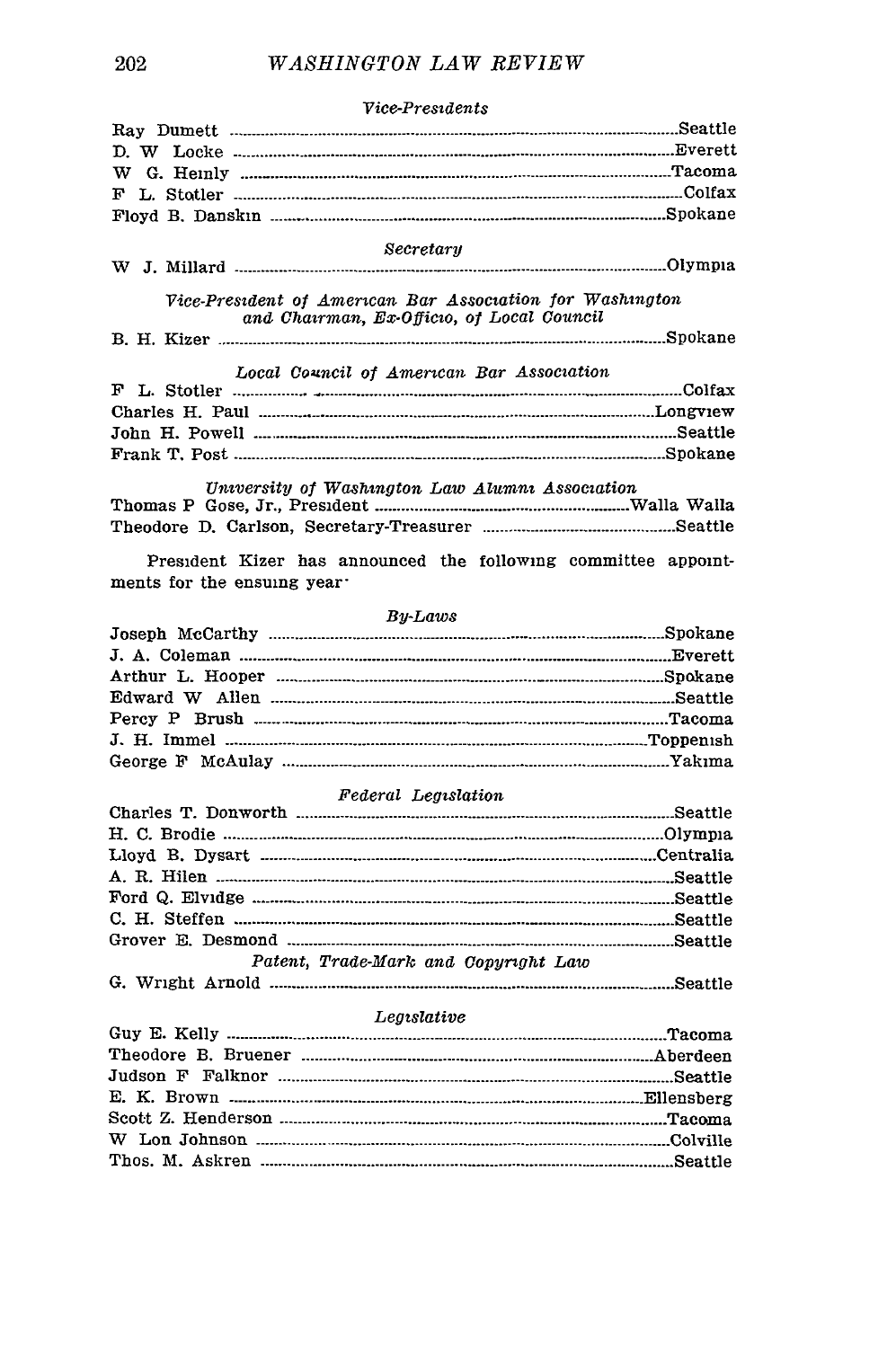### **BENCH AND BAR**

#### **Obituary**

#### $\bm{N}$ omunating

#### School Instruction in Civics

#### Court Rules

#### County Law Libraries

#### Judicial Council